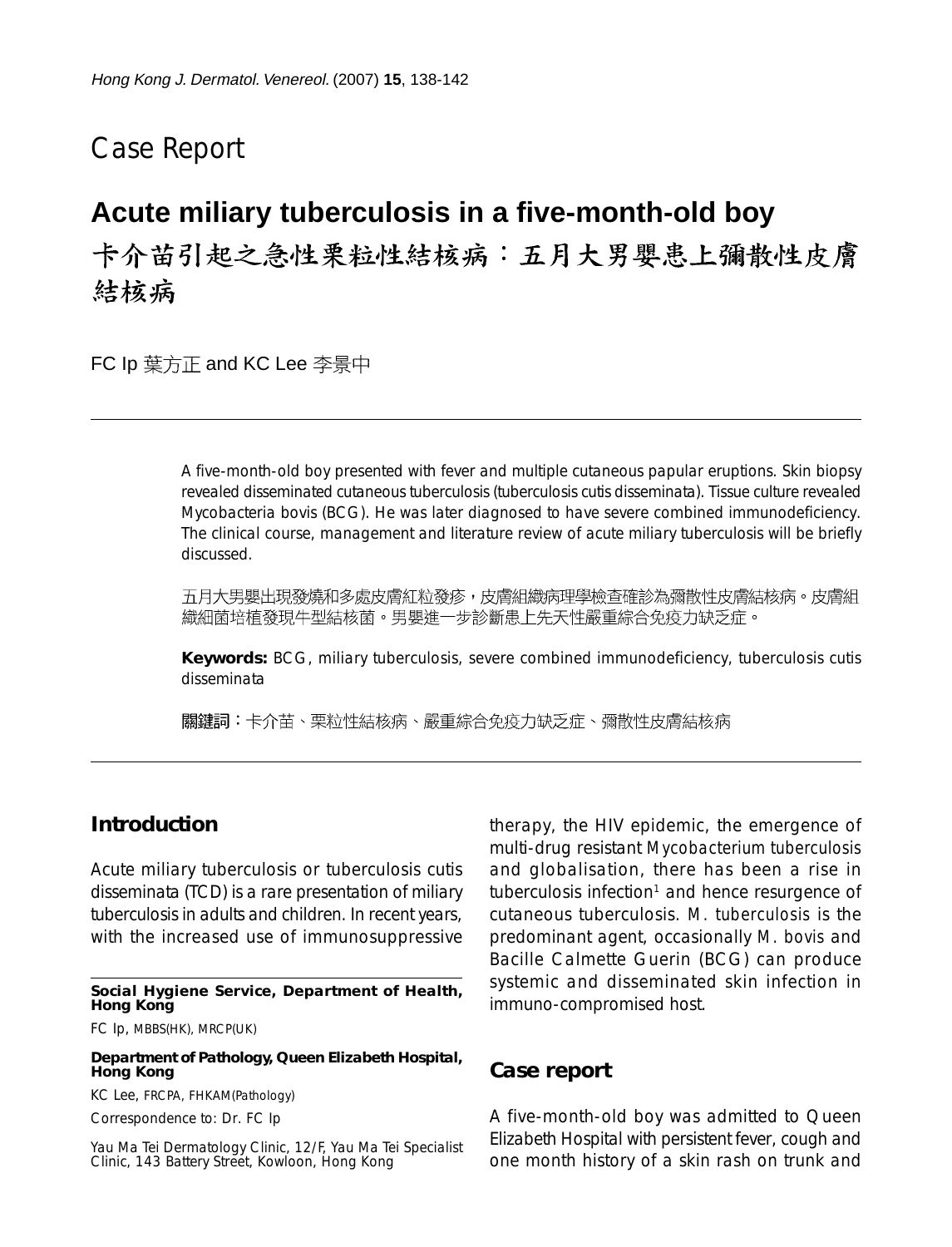lower legs in late January 2007. He was the first child of the family. There was no family history of inherited disease and no contact history of tuberculosis (TB). The antenatal history was unremarkable. He was born full term and delivered by Caesarean section because of breech presentation. The vaccination including BCG was up-to-date .

He presented with cough since November 2006. He developed a few non-pruritic papular rash on scalp, back and legs in December 2006. The skin rash remained static before admission. The boy began to develop on and off fever with increasing cough since mid-January 2007. He was treated as respiratory tract infection with courses of antibiotics but the fever and symptoms persisted. Swellings were also noted on the right index and middle finger since December 2006.

Physical examination revealed a few scattered erythematous papular lesions on trunk (Figure 1a) and left lower leg. There were two small papules on chin and one small papule on right parietal scalp. The papules were blanchable with no surface changes. There was no pustule or ulceration. The BCG vaccination site over left deltoid muscle was markedly inflamed and indurated with scab formation (Figure 1b). There was no palpable lymph node. Mild hepatosplenomegaly was found. He was noted to have swellings in the proximal phalanges of the right middle and index finger.

Chest radiograph showed pneumonic changes in both lung fields. X-ray of the right hand showed radiolucency of the proximal phalanges of the right index and middle finger. Blood test upon admission showed increased white cell count 13.3 x 109, low haemoglobin level 8.5 g/dL, ESR 71 mm/hr and C-reactive protein 128 mg/L. Blood culture was negative.

He was treated as pneumonia with courses of antibiotics including penicillin G, cefotaxime and clarithromycin. However the fever persisted and there was an increase in skin eruptions in trunk, limbs and face. Some of the skin eruptions began to ulcerate with scab formation. Differential diagnoses at this stage were infective exanthema, Langerhans and non-Langerhans cell histiocytosis, drug eruptions and eczema.



**Figure 1.** Erythematous papular rash was found scattered on trunk and left upper limb (a,b); induration and scab formation were noted over the BCG vaccination site on the left upper arm.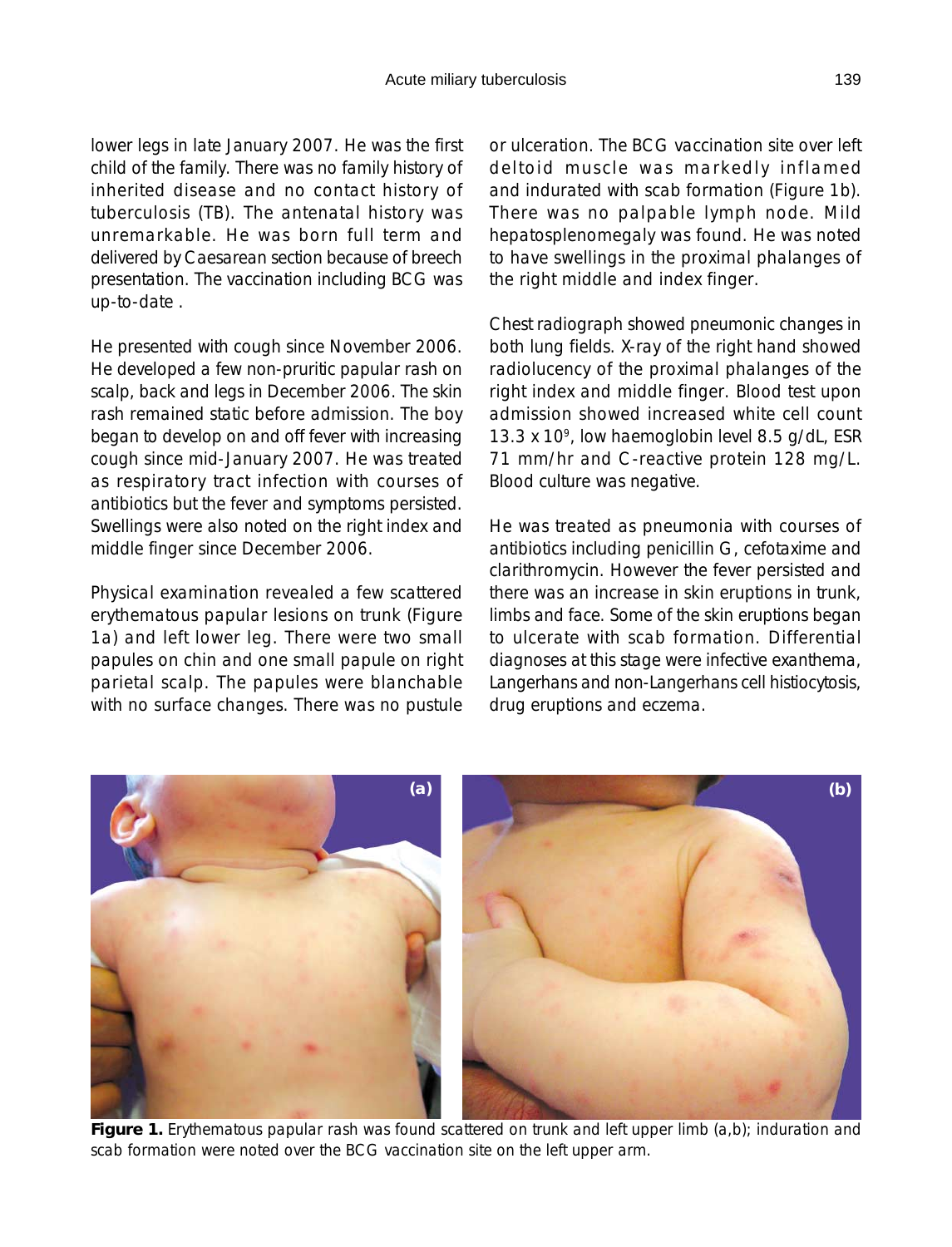Gastric lavage, lumbar puncture and skin biopsy were performed. The skin biopsy showed suppurative granulomatous inflammation with numerous acid-fast bacilli seen (Figures 2-4). PCR for Mycobacterial tuberculosis gene was positive. Gastric lavage was positive for acid-fast bacilli while cerebrospinal fluid was negative.

The clinical diagnosis was acute miliary tuberculosis with cutaneous involvement (tuberculosis cutis disseminata). He was started on anti-tuberculous treatment with isoniazid, rifampicin, pyrazinamide and ethambutol. The fever subsided nine days after the start of anti-TB treatment. The skin rash gradually regressed. The culture of the skin biopsy specimen yielded Mycobacterium bovis (BCG).

Subsequent immunological studies showed that the boy was suffering from severe combined immunodeficiency (SCID). The HIV-1 and 2 antibodies were negative. He was referred to Queen Mary Hospital for consideration of bone marrow transplant.

## **Discussion**

Miliary tuberculosis (TB) is a well known hazard to infants before the development of anti-TB chemotherapy and BCG vaccination. It is still a significant health problem in children in developing countries with malnutrition and poor hygiene. With the HIV and AIDS epidemic, miliary TB with cutaneous involvement is not uncommonly seen.<sup>2</sup>

A disseminated cutaneous lesion caused by miliary TB is known as tuberculosis cutis disseminata (TCD). It is caused by haematogenous spread of tubercle bacilli during the course of miliary TB with bacteraemia.3,4 Skin involvement is rare in miliary TB, the large case series in miliary TB mentioned little about cutaneous lesions. Miliary TB, TCD and cutaneous TB can be caused by *M. bovis* (BCG) after BCG vaccination. However, it is rare and usually due to underlying immunodeficiency



**Figure 2.** Low power view of skin biopsy from back lesion showing dense inflammatory infiltrate with a microabscess formation in the left side of the biopsy.



**Figure 3.** High power view showing suppurative inflammation with histiocyte containing bacillus organisms.



**Figure 4.** Ziehl-Neelsen stain demonstrates abundant acid-fast bacilli.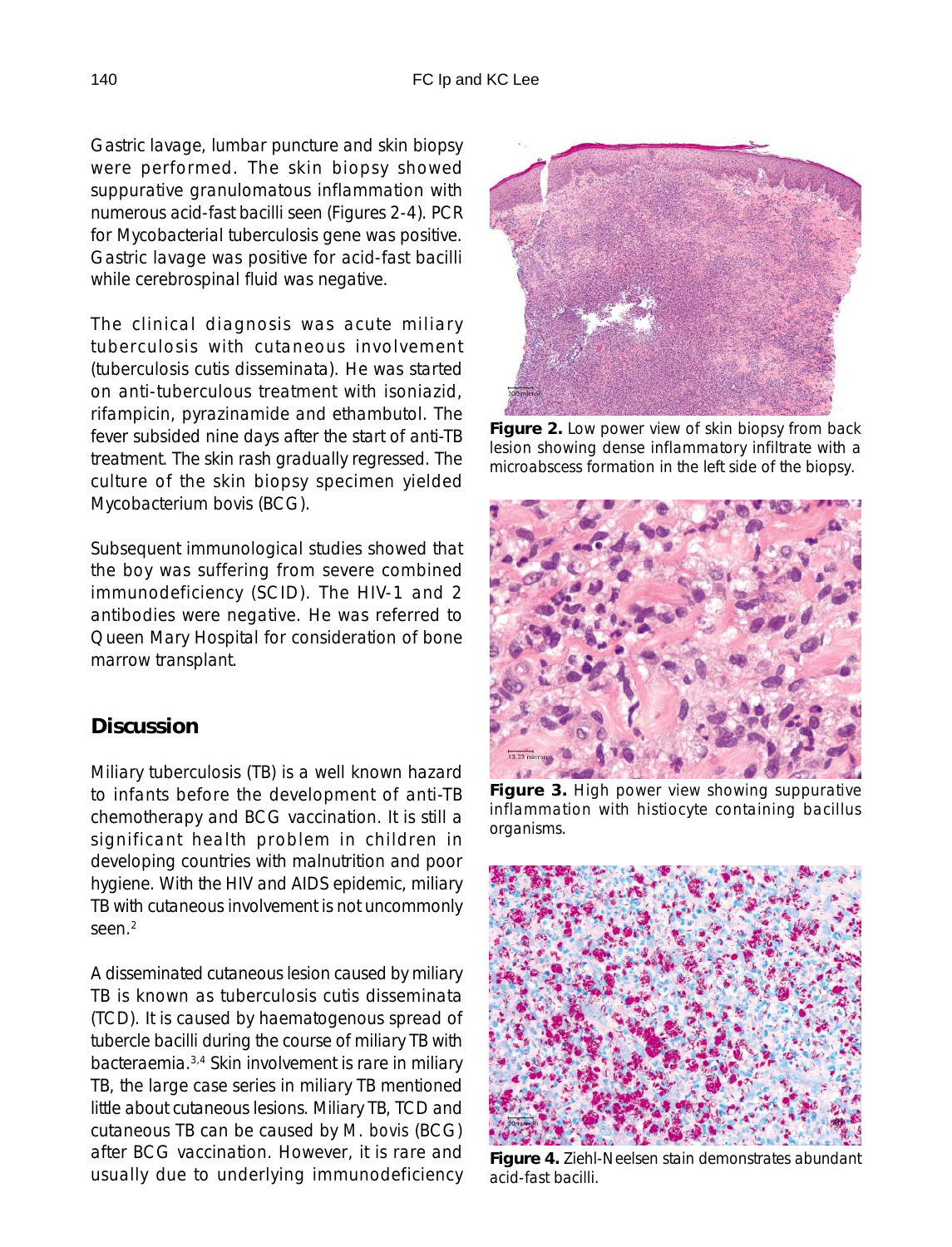state.5-7 Associated immunodeficiency syndromes are severe combined immunodeficiency, cell mediated immune defect, chronic granulomatous disease, Di George syndrome and agammaglobulinaemia.5,7 BCG infection after intravesical BCG therapy for bladder cancer was also reported.8,9 Most of the reported cases of miliary TB and TCD were patients with AIDS infected by *M. tuberculosis*. 2

In 2004, the notified cases of TB in Hong Kong were 6238, at a rate of 90.6/100,000.<sup>10</sup> The notification rate of children under five years of age was 2.7/100,000 in 2004.10 Only 4% of the patients were in 0-19 age group in 2004.<sup>10</sup> Extrapulmonary involvement of TB occured in 24% of cases, of which 12% had simultaneous pulmonary involvement. The most common extra-pulmonary involvement was pleura and lymph node. Other common sites included genitourinary tract, gastrointestinal tract, skeletal system, skin and meninges. About 4% were miliary TB. In the local study of cutaneous TB,<sup>11</sup> 11% were true cutaneous TB and 89% were tuberculids. Lupus vulgaris and tuberculosis verrucosa cutis were the most common type of cutaneous TB. There had been no documented cases of TCD in the study period.

Miliary TB usually presents with fever, cough, loss of appetite, weight loss and diarrhoea. Skin lesions initially are small red to violaceous vesiculopapular eruptions. The lesions may become necrotic with purulent discharge. The differential diagnoses of the skin lesion in mycobacterial infection are papulonecrotic tuberculid and lichen scrofulosorum. Most TCD patients have pulmonary involvement, hepatosplenomegaly and lymphadenopathy. Meningitis is another common presentation, other system involvement include gastrointestinal tract, eye, skeletal system and skin. The diagnosis is usually clinical with chest X-ray showing classic miliary pattern. Microbiological culture should be performed but the yield is usually low.

Histologically, TCD consists of dense infiltrate of mixed inflammatory cells composed of lymphocytes, plasma cells and neutrophils. There is focal area of necrosis and abscess formation in the superficial dermis. The most striking feature is abundant acid-fast bacilli with noncaseating granuloma. Occasionally, vasculitis may be seen.

The treatment of miliary TB and TCD stays with standard combination of anti-TB antibiotics. The prognosis described varies in different series,<sup>5</sup> but generally is poor with underlying immunodeficiency syndromes.<sup>5</sup> Meningitis is the commonest cause of mortality.

BCG vaccination is considered to be safe and offers protection to infants against the more serious form of tuberculosis such as meningitis and miliary TB. It is offered in Hong Kong to newborns and children under the age of 15 without prior BCG vaccination. The usual complications are grouped into specific and nonspecific ones. Specific complications are those which mimic natural mycobacterial infection such as lupus vulgaris, local subcutaneous abscess with or without ulceration, regional lymphadenitis, scrofuloderma, localised or generalised tuberculids, osteitis, tuberculous foci in distant organs. Non-specific complications include keloid formation to various local eruptions. Fever, chills, arthralgia, malaise may occur in repeated vaccination.

## **References**

- 1. Bloom BR, Small PM. The evolving relation between humans and Mycobacterium tuberculosis. N Engl J Med 1998;338:677-8.
- 2. Hudson CP, Wood R, O'Keefe EA. Cutaneous miliary tuberculosis in the AIDS era. Clin Infect Dis 1997;25: 1484.
- 3. Schermer DR, Simpson CG, Haserick JR, Van Ordstrand HS. Tuberculosis cutis miliaris acuta generalisata. Report of a case in an adult and review of the literature. Arch Dermatol 1969;99:64-9.